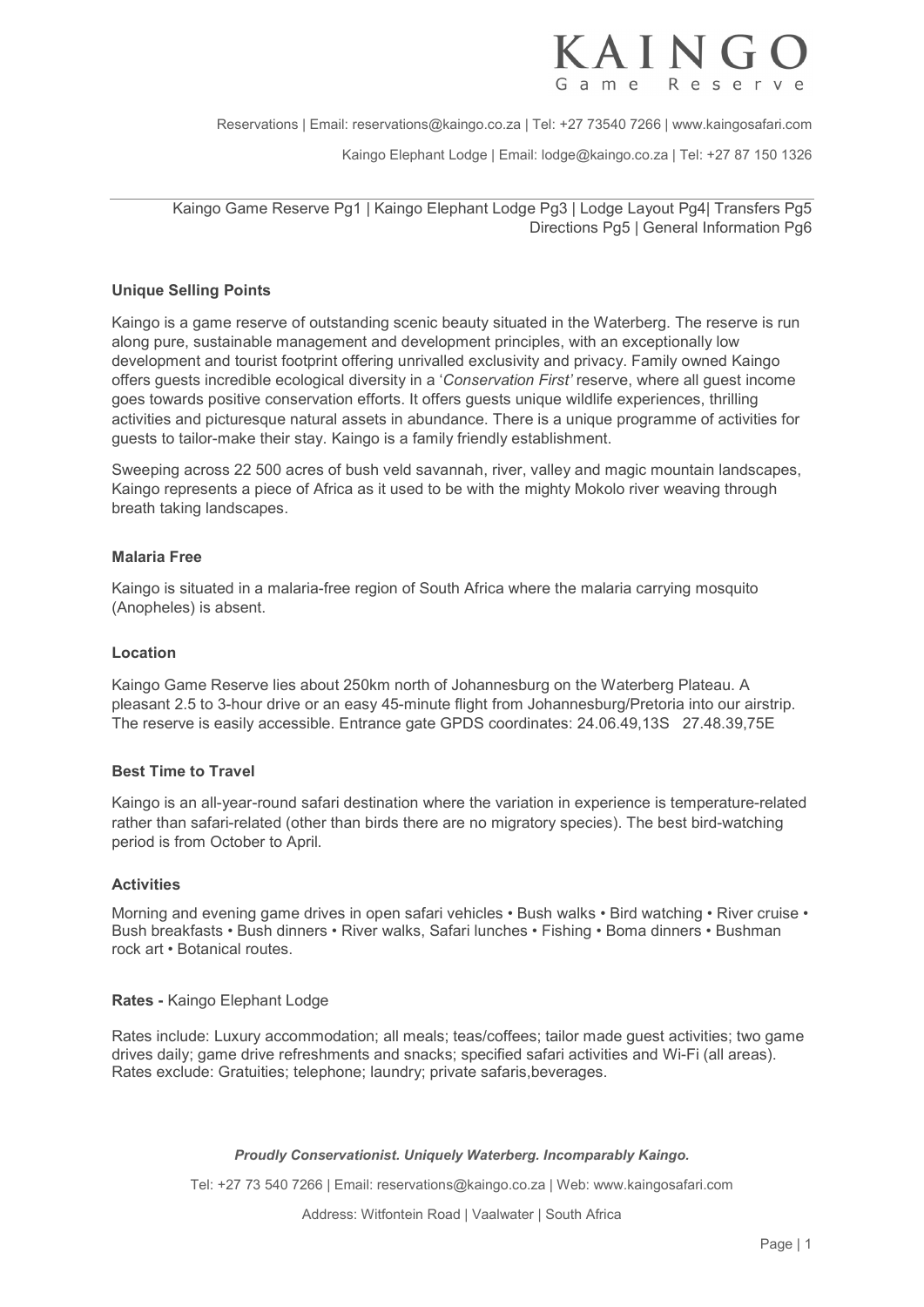

Reservations | Email: reservations@kaingo.co.za | Tel: +27 73540 7266 | www.kaingosafari.com Kaingo Elephant Lodge | Email: lodge@kaingo.co.za | Tel: +27 87 150 1326

## Programme (typical daily programme)

| Summer (Sept to April) | Programme                                             | Winter (May to August) |  |
|------------------------|-------------------------------------------------------|------------------------|--|
| 05h00                  | Wakeup call                                           | 06h00                  |  |
| 05h30                  | Tea / coffee and game drive departs                   | 06h30                  |  |
| 08h30                  | Game drive returns, then breakfast / brunch is served | 09h30                  |  |
| At leisure             | Bush walk or activities of personal preference        | At leisure             |  |
| 13h00                  | Lunch                                                 | 13h00                  |  |
| 16h30                  | Game drive departs                                    | 16h00                  |  |
| 19h30                  | Game drive returns and dinner follows                 | 19h00                  |  |

#### Weather

The climate is typified by hot wet summers (September to April) and cool dry winters (May to August). Temperatures average around 25°C (77°F) but can get very hot during heat waves in mid- summer and quite cold at night in mid-winter. The region is classed as a semi-arid region, rainfall amounts to about 550 mm (20.5 inches) per year, with most of this falling in short, sharp thunderstorms in the late afternoons or at night, between November and March. Mean average temperatures – Summer: 25°C (77°F) to 40°C (104°F); Winter: 3°C (38°F) to 23°C (73°F).

## Access

By Air: 60 minute flight by helicopter from Johannesburg to our helipad. By airplane into Kaingo's private 1200m airstrip flights from Johannesburg take between 35 and 55 minutes – aircraft depending. Hangar facilities available at the airstrip which is an easy 10 minute transfer from the lodges. GPS CO-ORDINATES: 24 05' 06" S 27 47' 23" E

By Road: The driving time from Johannesburg is approximately 2.5 to 3 hours on good access roads. Our reservations team can send you detailed information on both flight and self-drive access options.

#### **Distance**

| Location                                         | Travel Time | Kilometres | <b>Miles</b> |
|--------------------------------------------------|-------------|------------|--------------|
| Oliver Tambo International Airport, Johannesburg | 2 h 50 min  | 277 km     | 172 miles    |
| Johannesburg                                     | 2 h 55 min  | 285 km     | 177 miles    |
| Pretoria                                         | 2 h 30 min  | 235 km     | 146 miles    |

Proudly Conservationist. Uniquely Waterberg. Incomparably Kaingo.

Tel: +27 73 540 7266 | Email: reservations@kaingo.co.za | Web: www.kaingosafari.com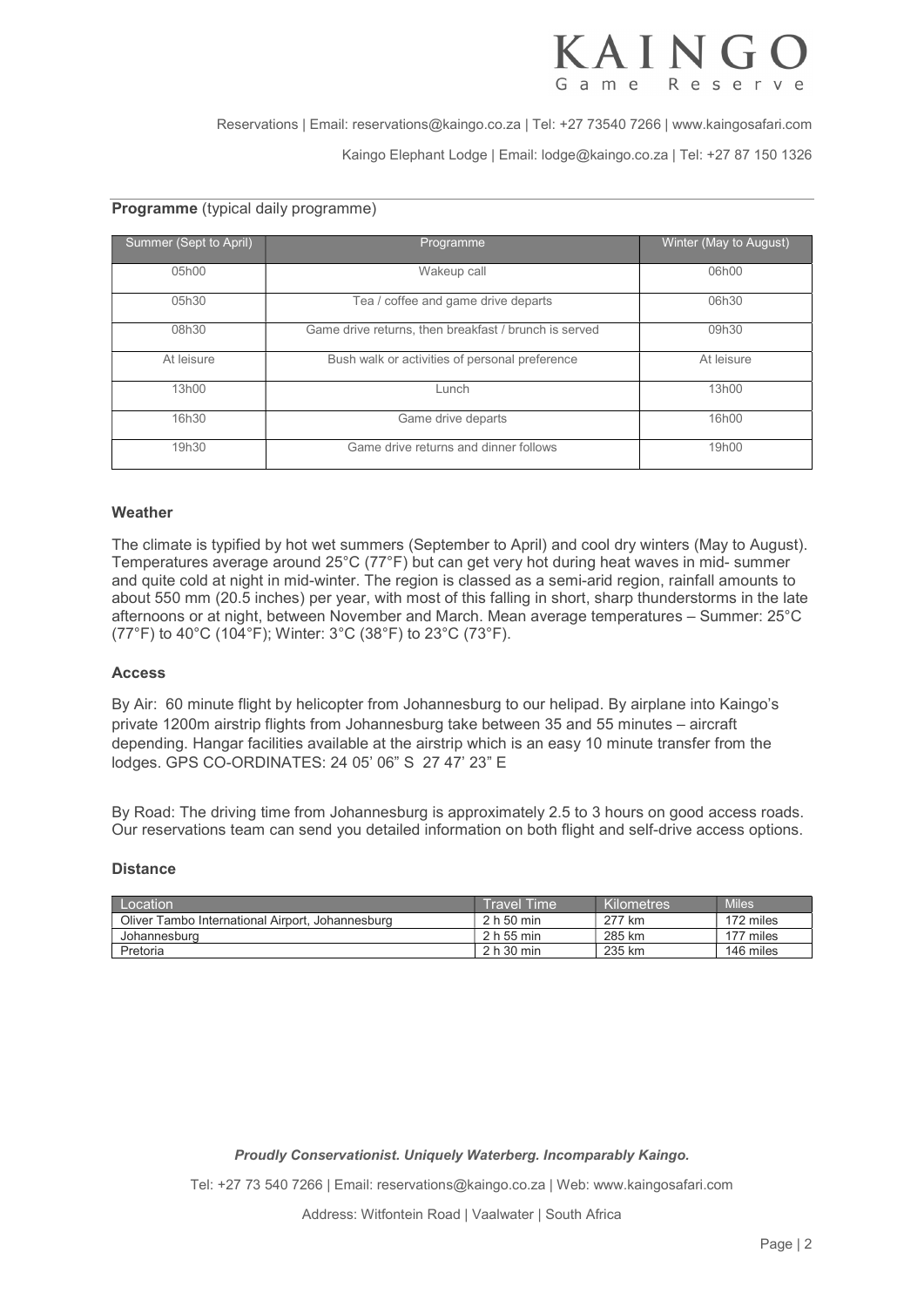#### KAIN Game R e s e r v e

Reservations | Email: reservations@kaingo.co.za | Tel: +27 73540 7266 | www.kaingosafari.com Kaingo Elephant Lodge | Email: lodge@kaingo.co.za | Tel: +27 87 150 1326

# Reference Table – Kaingo Elephant Lodge

| Reference                         | <b>Elephant Lodge</b>                                                                                                      |
|-----------------------------------|----------------------------------------------------------------------------------------------------------------------------|
| <b>Suites</b>                     | 12 Authentic Safari Rooms   Leopard House 2-bedroom villa                                                                  |
| Size of suites                    | Safari rooms: 34 - 42 m <sup>2</sup> / 366 - 450 ft <sup>2</sup>   Leopard House 130 m <sup>2</sup> / 1400 ft <sup>2</sup> |
| Guests                            | 28                                                                                                                         |
| Children                          | Yes, Welcome. 2 - 14 years old pay 50% of sharing adult rate.                                                              |
| Children on Safari                | All ages welcome when accompanied by an adult                                                                              |
| Children activities               | Yes                                                                                                                        |
| Child minding / baby sitting      | Yes, extra cost                                                                                                            |
| Single traveler supplement        | Yes, 50% supplement                                                                                                        |
| Interleading rooms                | Yes, 2 available                                                                                                           |
| Double bed convertible to twin    | Yes                                                                                                                        |
| Central public pool               | Yes                                                                                                                        |
| Private plunge pool               | Leopard House                                                                                                              |
| Air-conditioning                  | Yes                                                                                                                        |
| Fireplace                         | Lounge/Library area                                                                                                        |
| Free Wifi                         | Yes (Limited band width)                                                                                                   |
| Satellite Television              | All rooms except Leopard House.                                                                                            |
| Mobile coverage                   | Limited                                                                                                                    |
| In room safe                      | Yes                                                                                                                        |
| Full bathrooms (en-suite)         | Yes. Shower, vanity, bath, W.C.                                                                                            |
| Minibar                           | Minibar fridge stocked at your request                                                                                     |
| Coffee/tea station                | Yes                                                                                                                        |
| Hairdryers                        | Yes                                                                                                                        |
| Laundry                           | Yes, at extra cost                                                                                                         |
| Distances between rooms           | $0 - 10m / 0 - 30ft$                                                                                                       |
| Meeting room                      | Yes, 12 people in meeting room. Larger group accommodated in hall area                                                     |
| Free parking for guest vehicles   | Yes, under roof with security                                                                                              |
| Airstrip                          | Yes, 1200 strip with hangar facility                                                                                       |
| Helipad                           | Yes                                                                                                                        |
| Guests per safari vehicle         | 8 (up to 10 for families or groups)                                                                                        |
| Special dietary requests          | Yes, with prior notice                                                                                                     |
| Private safari vehicle daily rate | ZAR 3,500.00 per day                                                                                                       |
| Gratuity recommendation           | ZAR 200.00 - 300.00 per room per day (50% field guide and 50% lodge staff)                                                 |
| Power                             | <b>220v AC</b>                                                                                                             |
| Credit cards                      | Visa and Master Card                                                                                                       |

# Proudly Conservationist. Uniquely Waterberg. Incomparably Kaingo.

Tel: +27 73 540 7266 | Email: reservations@kaingo.co.za | Web: www.kaingosafari.com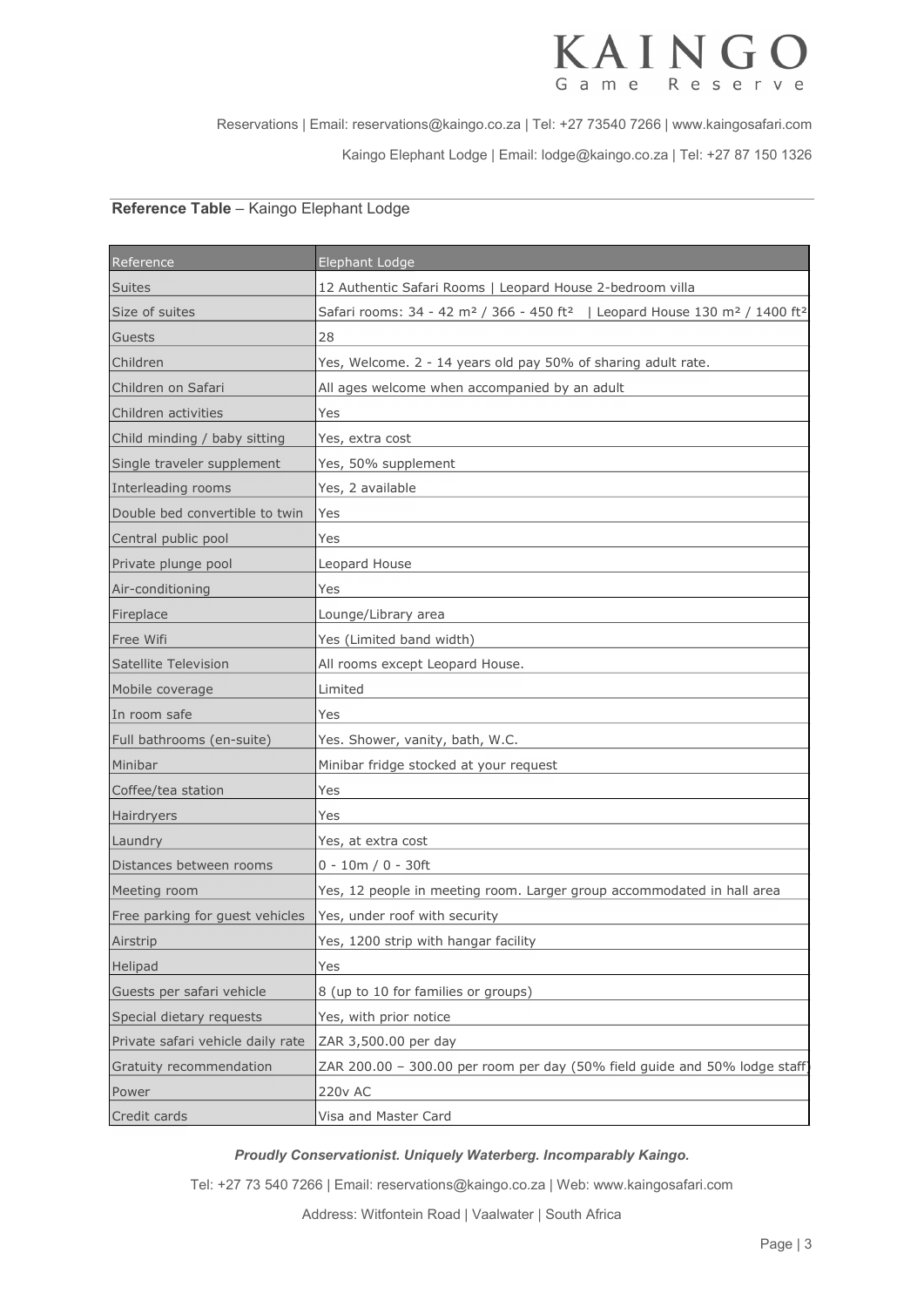

Reservations | Email: reservations@kaingo.co.za | Tel: +27 73540 7266 | www.kaingosafari.com Kaingo Elephant Lodge | Email: lodge@kaingo.co.za | Tel: +27 87 150 1326

# Lodge Layout - Kaingo Elephant Lodge



# Room Layouts

Size - 42 m<sup>2</sup> / 450 ft<sup>2</sup>

Size - 34 m<sup>2</sup> / 366 ft<sup>2</sup>



Proudly Conservationist. Uniquely Waterberg. Incomparably Kaingo. Tel: +27 73 540 7266 | Email: reservations@kaingo.co.za | Web: www.kaingosafari.com Address: Witfontein Road | Vaalwater | South Africa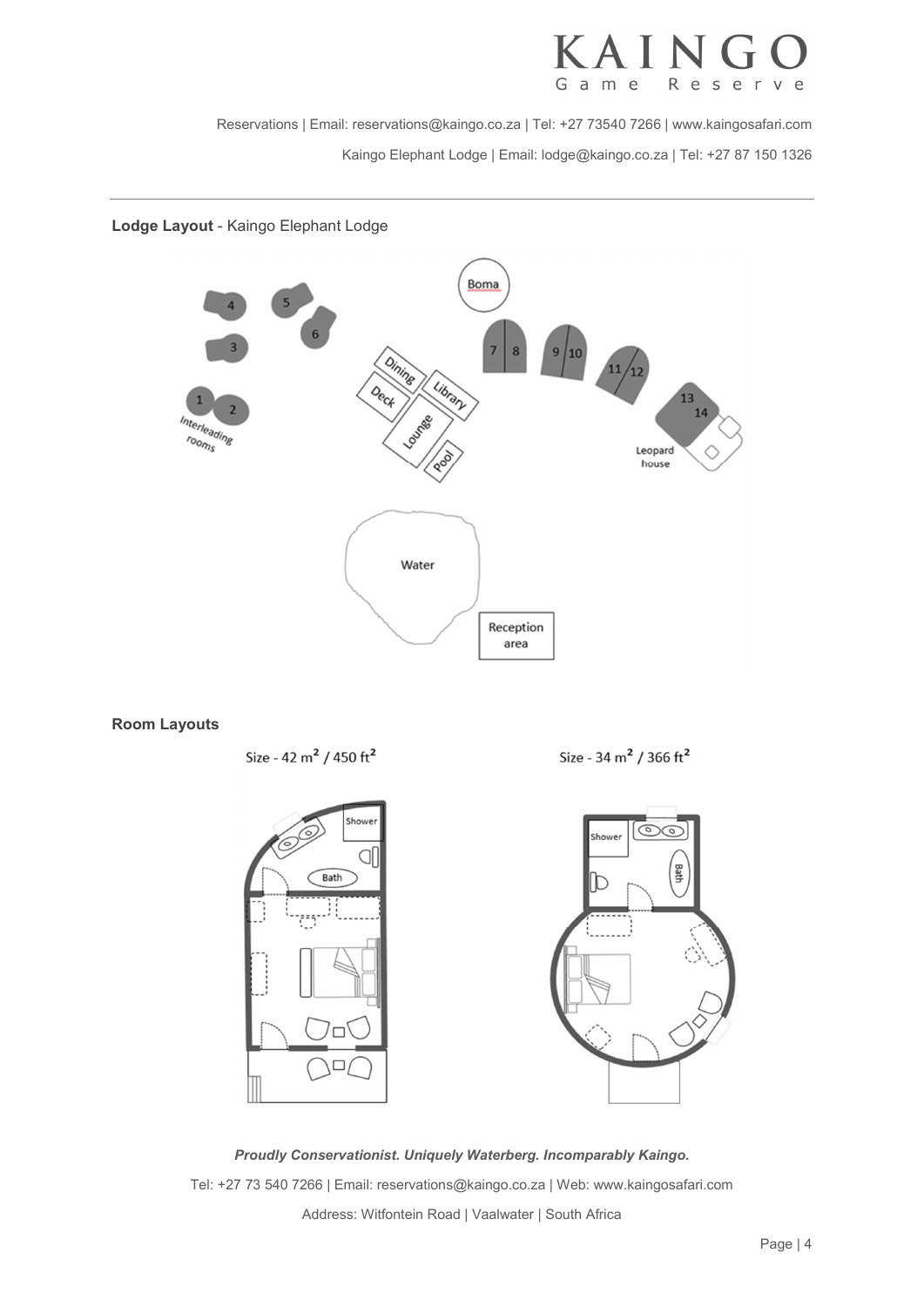# AIN

Reservations | Email: reservations@kaingo.co.za | Tel: +27 73540 7266 | www.kaingosafari.com Kaingo Elephant Lodge | Email: lodge@kaingo.co.za | Tel: +27 87 150 1326

# Leopard House Layout



# Land and Air Transfers

Kaingo's reservations team can arrange and book a transfer service to and from Kaingo. Transfers by professional operators are offered in a range of luxury air-conditioned vehicles that can accommodate up to 22 guests. The transfer takes approximately 3 hours from Johannesburg airport. Transfers are available to and from any destination within South Africa.

Directions (Recommended route from Johannesburg / Pretoria)

From O.R. Tambo International Airport, take the R21 to Pretoria. Take exit 134 onto the N1 North towards Polokwane. When reaching the Kranskop Toll Plaza keep to the very left lane onto the R33 towards Modimolle. Drive past Vaalwater, where the R33 becomes the R517. The Witfontein road turnoff to Kaingo Game Reserve is 38km from Vaalwater, on the R517 towards Thabazimbi. Drive about 6 km to the "Kaingo Game Reserve" gate on the left. The distance is approximately 280km and should take about approximately 2h45.

Please contact us on (+27) 87 150 1326 when you leave Vaalwater, so that we may know your estimated time of arrival. We will meet you at the gate, about 30 minutes after you have left Vaalwater.

Kaingo Game Reserve Main Gate: 24° 06'49.80" S 27°48'39.75"

Proudly Conservationist. Uniquely Waterberg. Incomparably Kaingo.

Tel: +27 73 540 7266 | Email: reservations@kaingo.co.za | Web: www.kaingosafari.com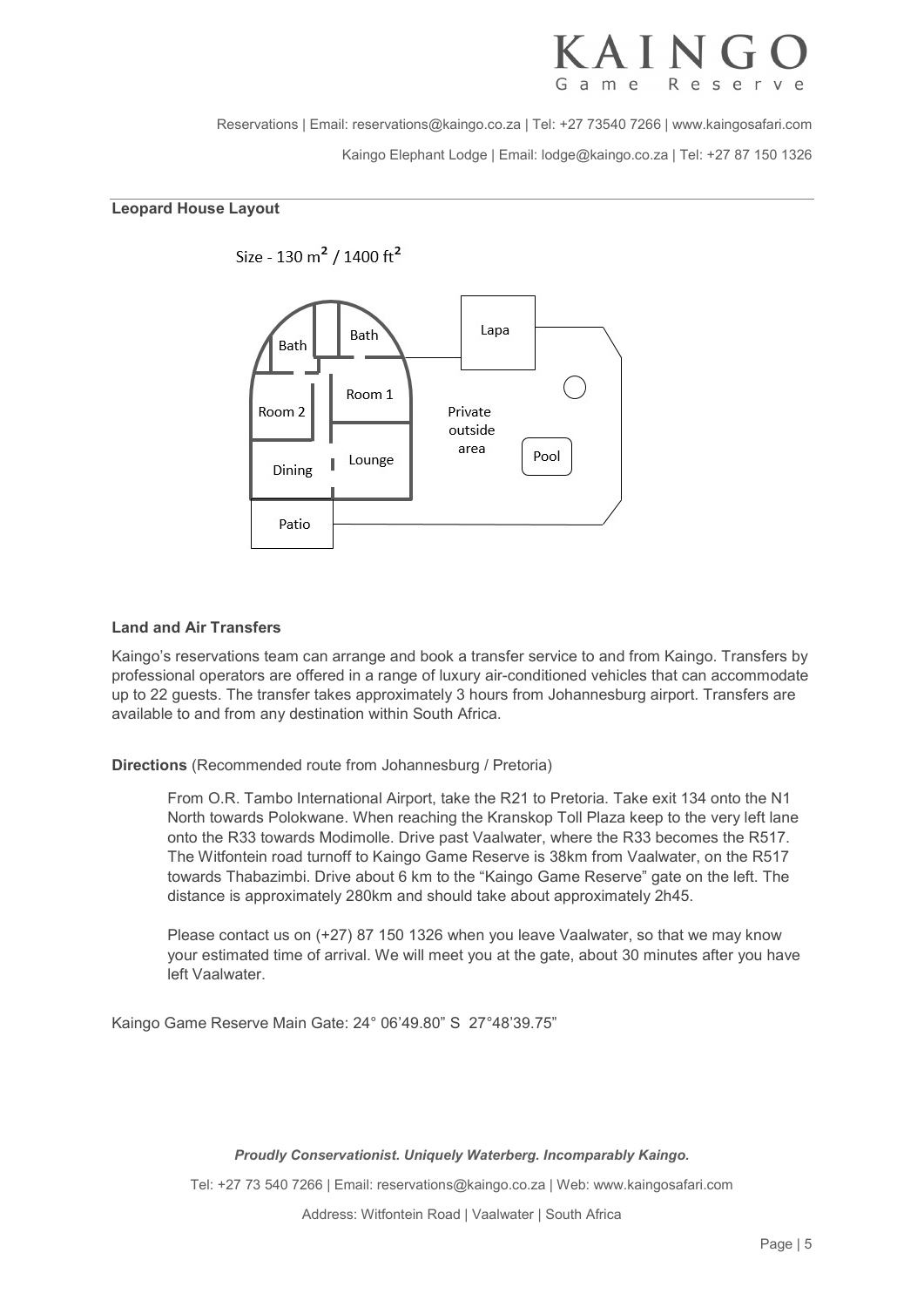

Reservations | Email: reservations@kaingo.co.za | Tel: +27 73540 7266 | www.kaingosafari.com

Kaingo Elephant Lodge | Email: lodge@kaingo.co.za | Tel: +27 87 150 1326

# Packing Recommendations

As Kaingo Game Reserve is a malaria free area, there is no need for you to pack any malaria prophylactics, just your prescription medication. However, we do highly recommend that you bring:

- Cameras, lenses and binoculars
- Light, neutral coloured, clothing for summer safaris
- Bathing suits for the pool
- Good walking shoes as well as light sandals (ideal for summer September April)
- Sunscreen and hats (even in winter)
- Warmer clothing for winter stays, including a scarf, gloves, beanies, a wind proof jacket and thermal fleece (it can be really cold on safari in the early morning and evening from May – August)

# General Terms and Conditions

Rates

- All rates are quoted in South African Rand (ZAR) and include VAT at 15%.
- All rates above are based on a per person sharing per night basis.
- A 50% single supplement are charged
- Children  $(2 14$  years) sharing with two adults are charged less 50% of the per person sharing rate
- A contract shall exist between the Client and Kaingo Game Reserve, once receipt of deposits/full payment has been received and Kaingo Game Reserve has issued confirmation of the booking. The Laws of the Republic of South Africa shall, in all respects, govern this contract.
- $\bullet$  Infants (0 2 years) are accommodated free of charge
- Kaingo Reserve (Pty) Ltd reserves the right to amend all tariffs. Confirmed bookings at the time of the change shall be honoured at original rates.

# Tariff Includes

- Three meals per day: full English breakfast, light luncheon and dinner in the open-air boma or thatched dining room (Special bush dinners can be arranged at an extra cost).
- Tea, coffee, cakes, pastries and afternoon teatime snacks.
- Beverages: A selection of drinks including alcoholic beverages are included on the evening game drive sundowner stop.
- Two game drives daily in open safari vehicles, accompanied by experienced rangers.
- Twice daily housekeeping service

# Tariff Excludes

- Exclusive use of game viewer vehicle at Elephant Lodge. (Available at additional cost)
- Telephone calls
- Shop purchases

# Proudly Conservationist. Uniquely Waterberg. Incomparably Kaingo.

Tel: +27 73 540 7266 | Email: reservations@kaingo.co.za | Web: www.kaingosafari.com